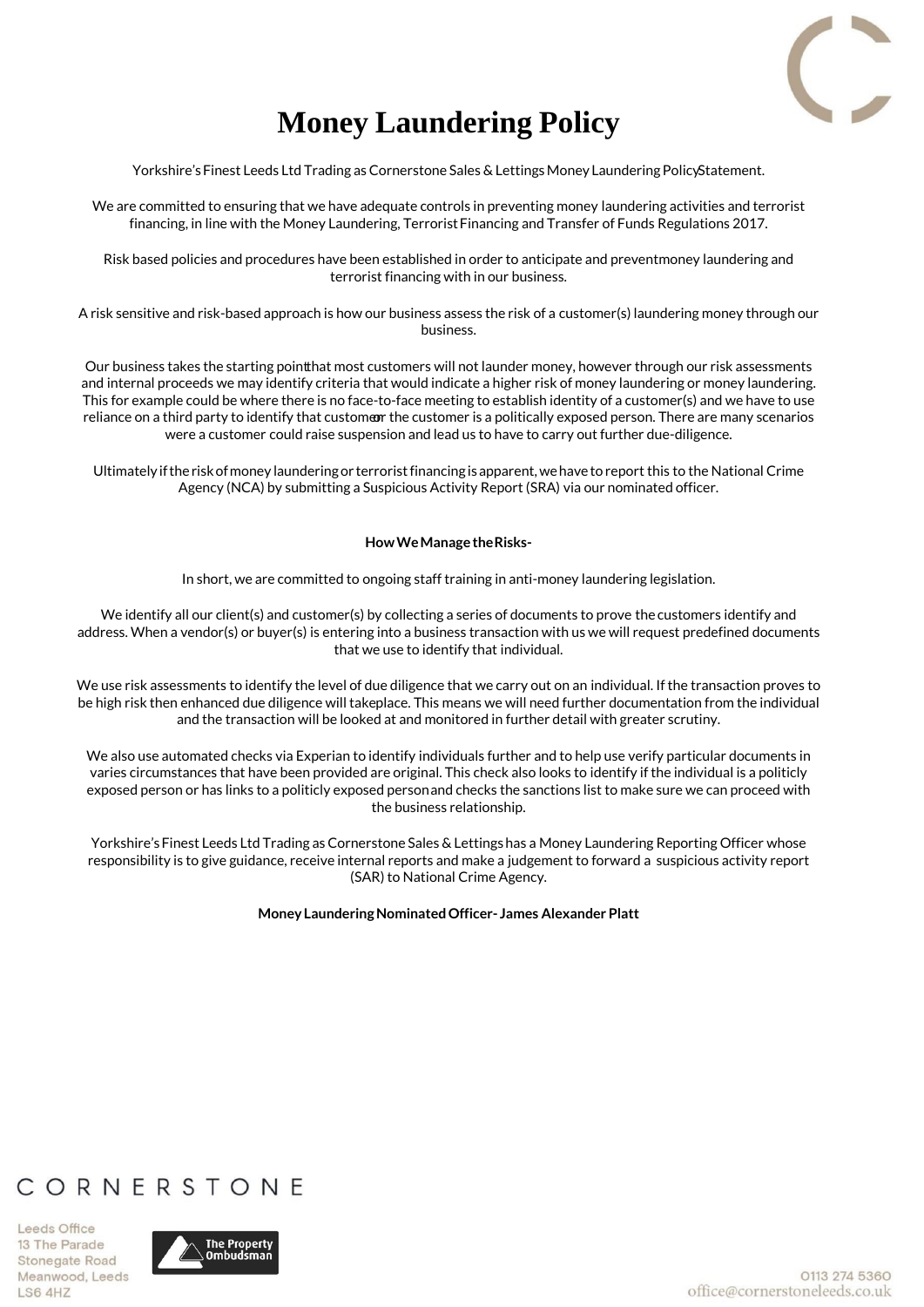

### **Identification Procedures-**

Our business is supervised by HMRC and we have to carry out due diligence and risk assessments on every transaction. We do this to mitigate the risks of our business being used to launder money or to fund terrorism.

All vendors and purchasers as a minimum must be identified fully with two forms of identification. Evidence of identity being photographic, and also evidence of residence e.g. a mortgage statement dated in the last three months. We will advise vendor(s) and buyer(s) when required what documents wewill need to be provided given their circumstances and the nature of the transaction.

Should a face to face meeting not take place then enhanced due diligence procedures will need to be adopted by asking for additional information or evidence to establish the customer's identity, and ensuring that the documents supplied are certified by a notary, solicitor, bank or financial advisor.

The verification of the customer's identity is done by documents and an online verification process.

Customer identity documents should be based on a government issued documents with the customer's full name, a photo, the customer's date of birth and residential address.

### **For Customers Other Than Private Individuals-**

For customers who are not private individuals, such as corporate customers and private companies, the business must obtain information that is relevant, for example –

- Company registration number.
- A search at Companies House will reveal details of director(s), company secretary(s) and person(s) with significant control.
	- Evidence that the individuals have the authority to act for the company.
- Shareholders or a person with voting rights more than 25% we have to carry out customerdue-diligence on those individuals and any beneficial owner.

### **Politically Exposed Person (PEP), Sanction Searches & Ongoing Monitoring-**

We use online verification processes to check for politically exposed person(s) and if an individual is on the sanctions list.

Our ongoing monitoring is achieved by continued communication with the individual(s) and communication with their acting solicitor until the transaction is concluded.

### **Grounds That May Raise Suspicion About an Individual - Report without Fear.**

Do not fear that making a report will expose you. It is our duty under the money laundering, terrorist financing and transfer of funds (information on payer) regulations 2017 to report any suspicious behaviour/activity or evidence or potential evidence that money laundering or terrorist financing is taking place to the national crime agency.

This section contains guidance on when you should suspect money laundering, and make a report to your nominated officer. The nominated officer would then decide if submitting a SAR to the National Crime Agency is the next step given the circumstances and relevant information.

# CORNERSTONE

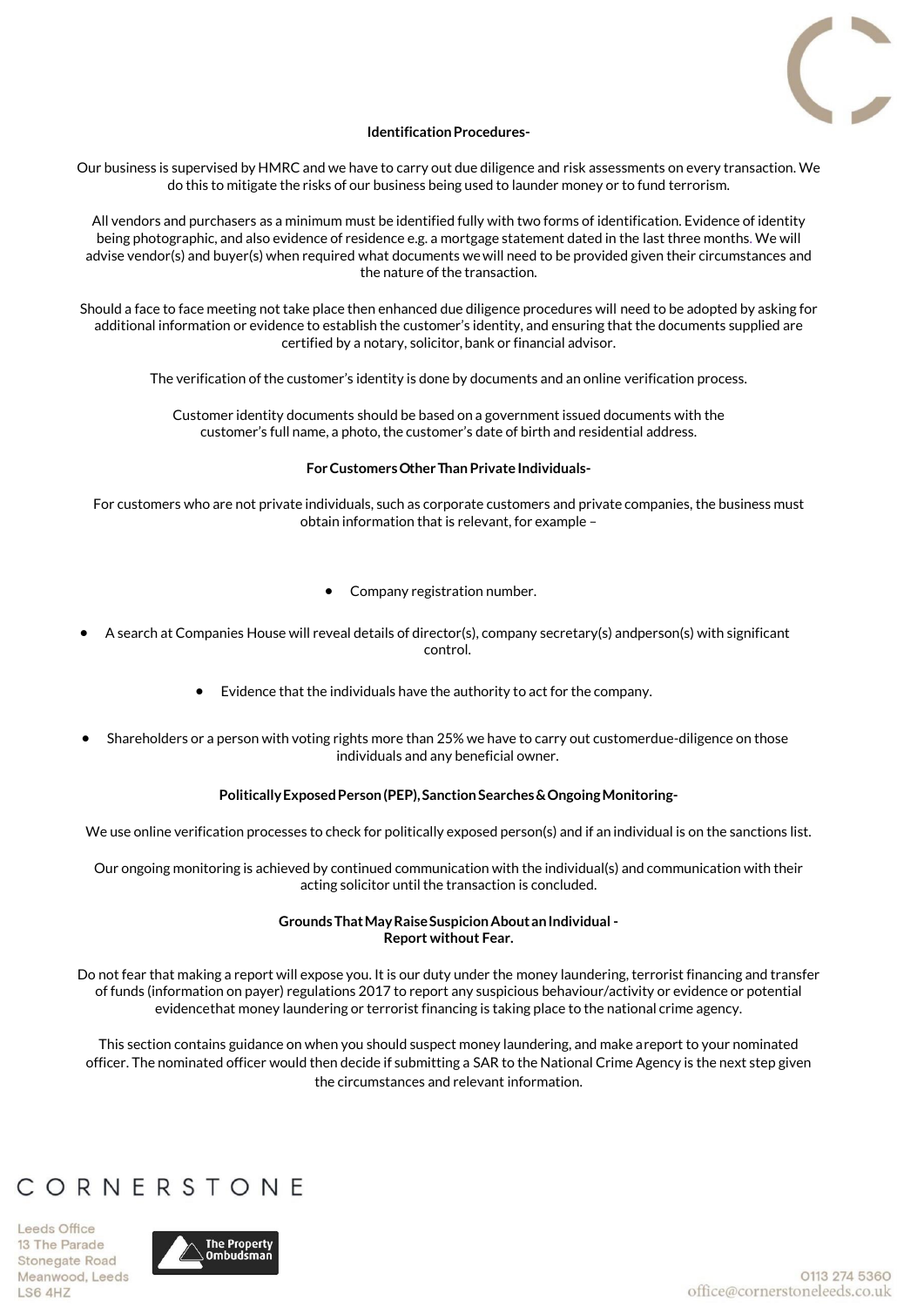

### **A General Guide of Following Factors That May Raise Suspicions-**

- Cash. Any party (whether our client or otherwise) proposes to pay significant sums in cash.
- Unexplained transfers of funds. For example paying money into our bank account and then asking for it to be paid out to another account. This may be designed to make it harder for others to trace the funds. We do not take holding deposits for property for sale unless a new build property but this will be a nominal amount and not classed as a high value transaction.
	- Money being paid direct between the parties, and not via solicitors.
	- Transaction being completed by the parties without the involvement of solicitors.
	- A transaction which has no apparent purpose and which makes no obvious economic sense.
- Unusual transaction. Where the transaction is, without reasonable explanation, out of the range of services one would expect to provide to that client or outside the experience of the firm.
	- Secretive clients. The client refuses to provide requested information without reasonable explanation, including client identification information.
- Difficulties with identification of client or beneficial owners, including reluctance to attend for identification processes, which may suggest impersonation.
- Unusual sources of funds. Funds will normally be paid from an account in the payer's own name maintained with a recognized and reputable financial institution. If payments are made by a third party, or from abroad, this may be a concern.
	- Transactions where the source of the wealth is unclear. Large amounts of money provided by a buyer who appears to have a low income.
		- Insistence that a matter be completed very urgently, for no good reason.
	- Properties owned by nominee companies, off shore companies or multiple owners, wherethere is no logical explanation.
		- The seller is known to have committed acquisitive crimes (such as drugs dealing, theft or tax evasion).

• The property being bought in somebody else's name other than that of the person providing the money or making the decisions. Of course, people often assist relatives with purchases. There is no family connection or other obvious reason why the third party is providing funding, report the matter.

- A misleading apportionment of the purchase price, with the intention of avoiding Stamp Duty Land Tax. If you discover such tax evasion after it has taken place you should make a report. Information about past tax evasion or welfare benefit fraud may also come to light, and may need to be reported.
	- Breach of other laws may amount to a criminal offence, which may need to be reported.

### CORNERSTONE

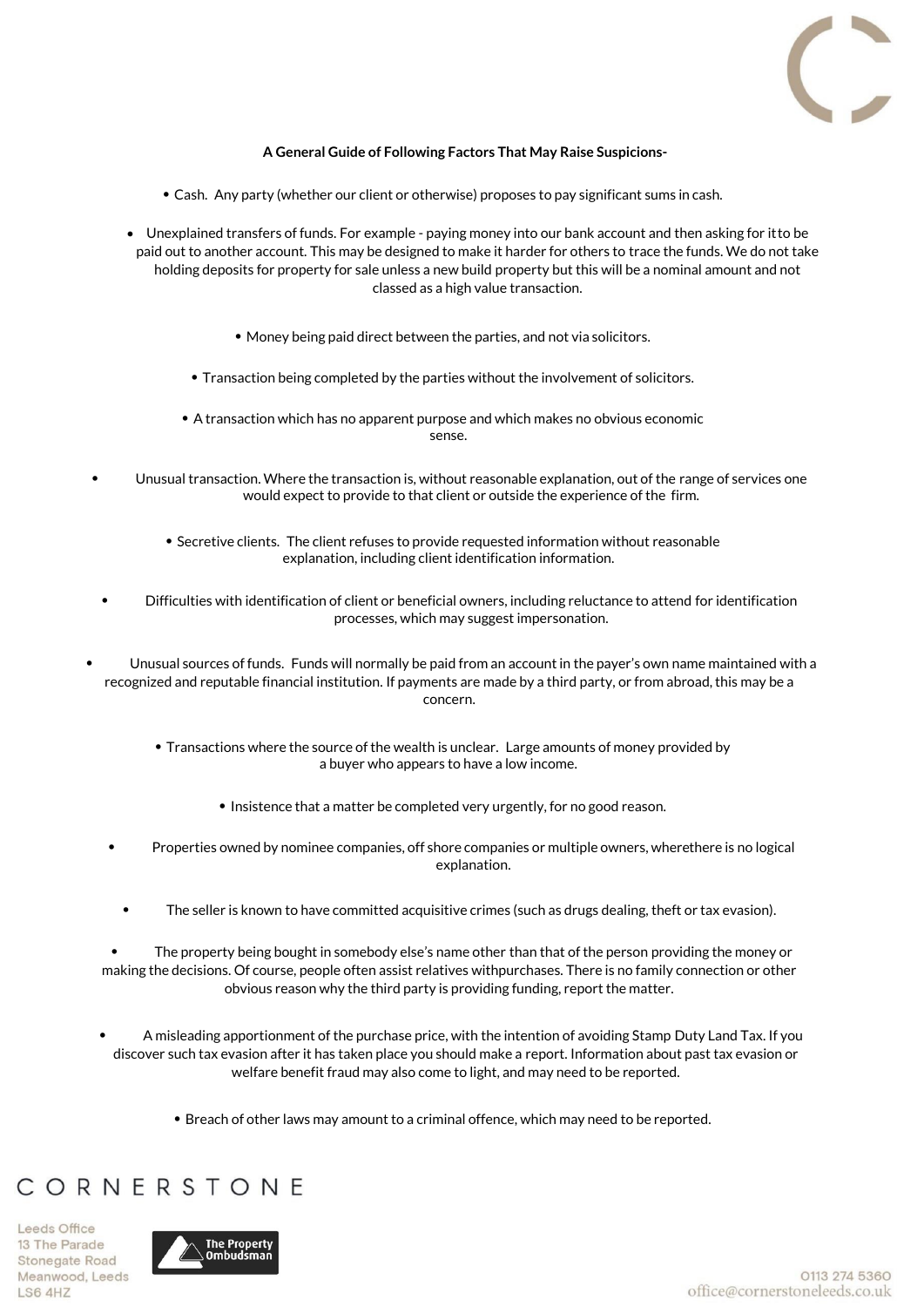

### **Mortgage Fraud –**

Any of the following factors may be suspicious –

- Any attempt to mislead lenders e.g. about the income of the borrower, or the value of the property.
	- The use of shell companies or nominees to own property may indicate mortgage fraud.
		- The rapid re-sale of property at a higher price.
- Urgency. A client wants a transaction completed as a matter of urgency, for no apparent reason, or does not seem concerned to control costs.
- The buyer and seller appear to be associated (may be part of an organised gang or crime).
- Offer of a bribe or other inducement to complete paperwork incorrectly or to over-value property.
	- Buyer has not viewed the property.

#### **International Transactions-**

Any of the following factors may be suspicious –

- Take particular care where the funds come from a jurisdiction with less rigorous anti-money laundering controls, or payment is being made in foreign currency for no good reason.
	- If the client or a beneficial owner is resident in or has a substantial connection to a high-risk country, you should report that fact to the firm's nominated officer who will decide what additional precautions may be appropriate.
- You should assume any country to be high-risk EXCEPT Australia, Austria, Belgium, Canada, Cyprus, Denmark, Finland, France, Germany, Greece, Hong Kong, Iceland, Israel, Japan, Republic of Ireland, Italy, Luxembourg, Malta, The Netherlands, New Zealand, Norway, Portugal, Singapore, Spain, Sweden, Switzerland, UK and the USA.
- Our internal risk assessments highlights a number of countries where enhanced due diligence must always take place and extra care must be taken with the transaction due to the country being classed as a jurisdiction of concern by HM treasury.

### **Politically Exposed Persons-**

As mentioned above, you need approval to take on a client who is PEP from your nominated officer. We take adequate measures to establish their source of wealth and the source of funds involved in the transaction, and must conduct enhanced due diligence and ongoing monitoring.

#### **Terrorism –**

Particular care should be taken where any party to a transaction is believed to have links to terrorist groups or show extreme ideology. If terrorism is suspected it will be reported to the nominated officer.

### CORNERSTONE